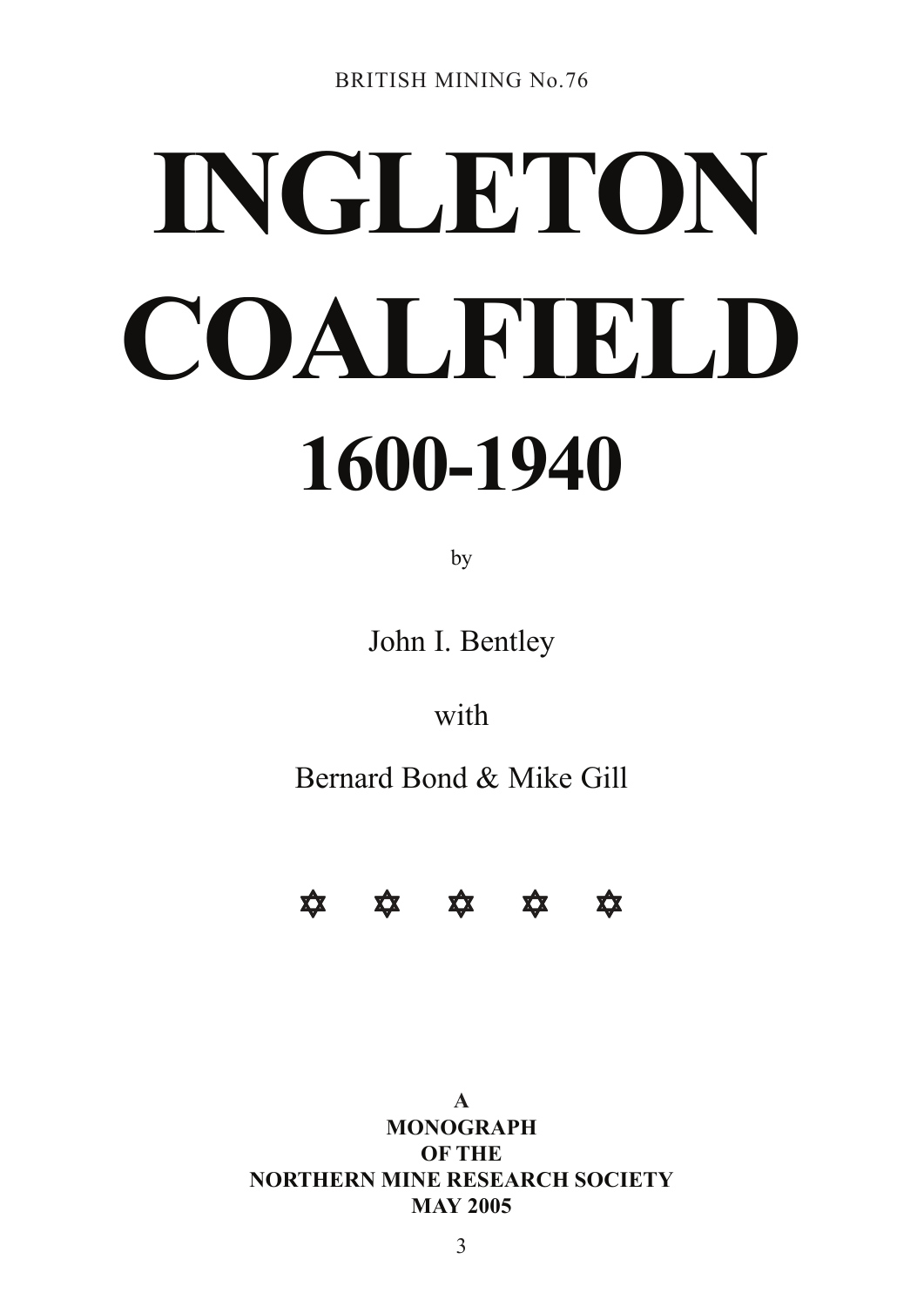

ISSN 0308 2199

# ISBN-13: 978-0-901450-58-6 ISBN-10: 0-901450-58-8

# © J.I. BENTLEY, B.R. BOND & M.C. GILL 2005

Typeset in 10 point Times New Roman

by

N.M.R.S. Publications.

#### PRINTED

by

# FRETWELL PRINT AND DESIGN

Healey Works, Goulbourne Street, Keighley, Yorkshire, BD21 1PZ

for the publishers

#### THE NORTHERN MINE RESEARCH SOCIETY SHEFFIELD, U.K.

*Cover illustration:*

*Montage of New Ingleton Colliery with mining artefacts, and Ingleborough in background. Artefacts - two pairs of 13 inch wheels, at 24 inch gauge, found while digging footings off Enter Lane in 2004. Lamp No.69 and pick No.141 from New Ingleton Colliery, all loaned by Mr A. Bateson.*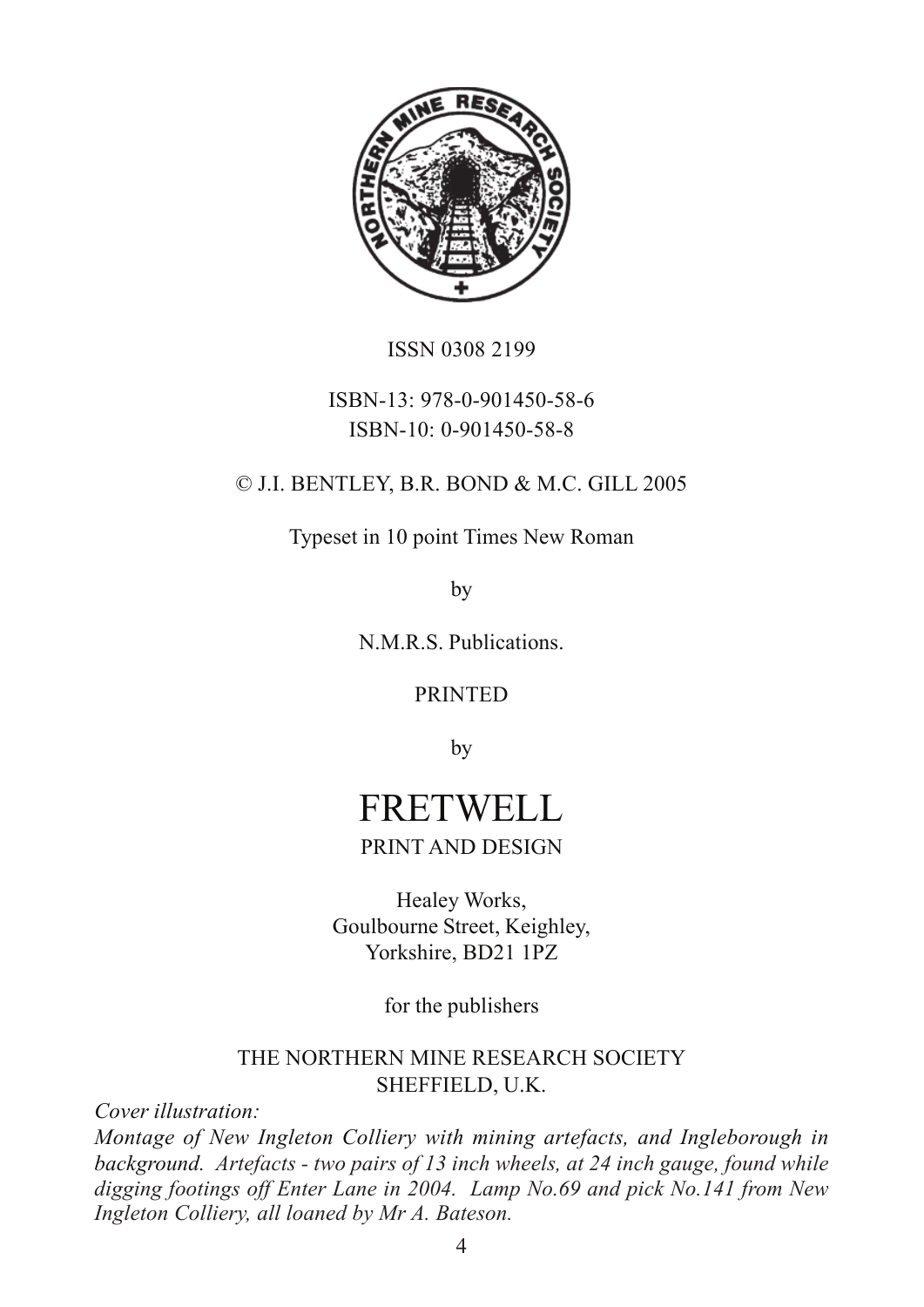# **CONTENTS**

| <b>INTRODUCTION</b>                                           |          |
|---------------------------------------------------------------|----------|
| Acknowledgements                                              | 7        |
| About the authors                                             | 8        |
| The Ingleton Coalfield                                        | 10       |
| THE GEOLOGY OF THE COALFIELD                                  | 10       |
| The coal seams                                                | 13       |
| Ten Foot and Nine Foot Seams                                  | 13       |
| Four Foot Seam                                                | 14       |
| Three Foot (Yard) Seam                                        | 14       |
| Cannel Coal                                                   | 14       |
| Six Foot Seam                                                 | 15       |
| <b>Two Foot Seam</b>                                          | 16       |
| Pottery Clay                                                  | 16       |
| <b>THE OWNERS</b>                                             |          |
| The beginnings – Lowthers of Ingleton                         | 17       |
| In the Chancery Court                                         | 21       |
| Thomas Moore – Doctor of Physick                              | 24       |
| The Serjeantson Family                                        | 25       |
| George John Sergeantson and Joseph Hunter                     | 30       |
| End of the Sergeantson and Hunter period                      | 32       |
| William Bracewell - Owd Billycock                             | 35       |
| Proposed formation of a new company<br>James Barker 1852-1915 | 39<br>43 |
|                                                               |          |
| <b>THE COLLIERIES</b>                                         |          |
| Raygill                                                       | 50       |
| Faccon                                                        | 50       |
| <b>Bull Ing</b>                                               | 53       |
| Gispers<br>Gin Pit                                            | 53       |
| Parkfoot Pits                                                 | 53<br>54 |
| Miscellaneous Pits                                            | 54       |
| New Winning Pits                                              | 55       |
| <b>Moorgarth Collieries</b>                                   | 58       |
| Wilson Wood Colliery                                          | 63       |
| <b>Newfield Pits</b>                                          | 77       |
| Barker's Pits at Dolands                                      | 78       |
| Richard & Nellie Pits                                         | 80       |
| Old Pit Workings                                              | 82       |
|                                                               |          |

# **NEW INGLETON COLLIERY** 85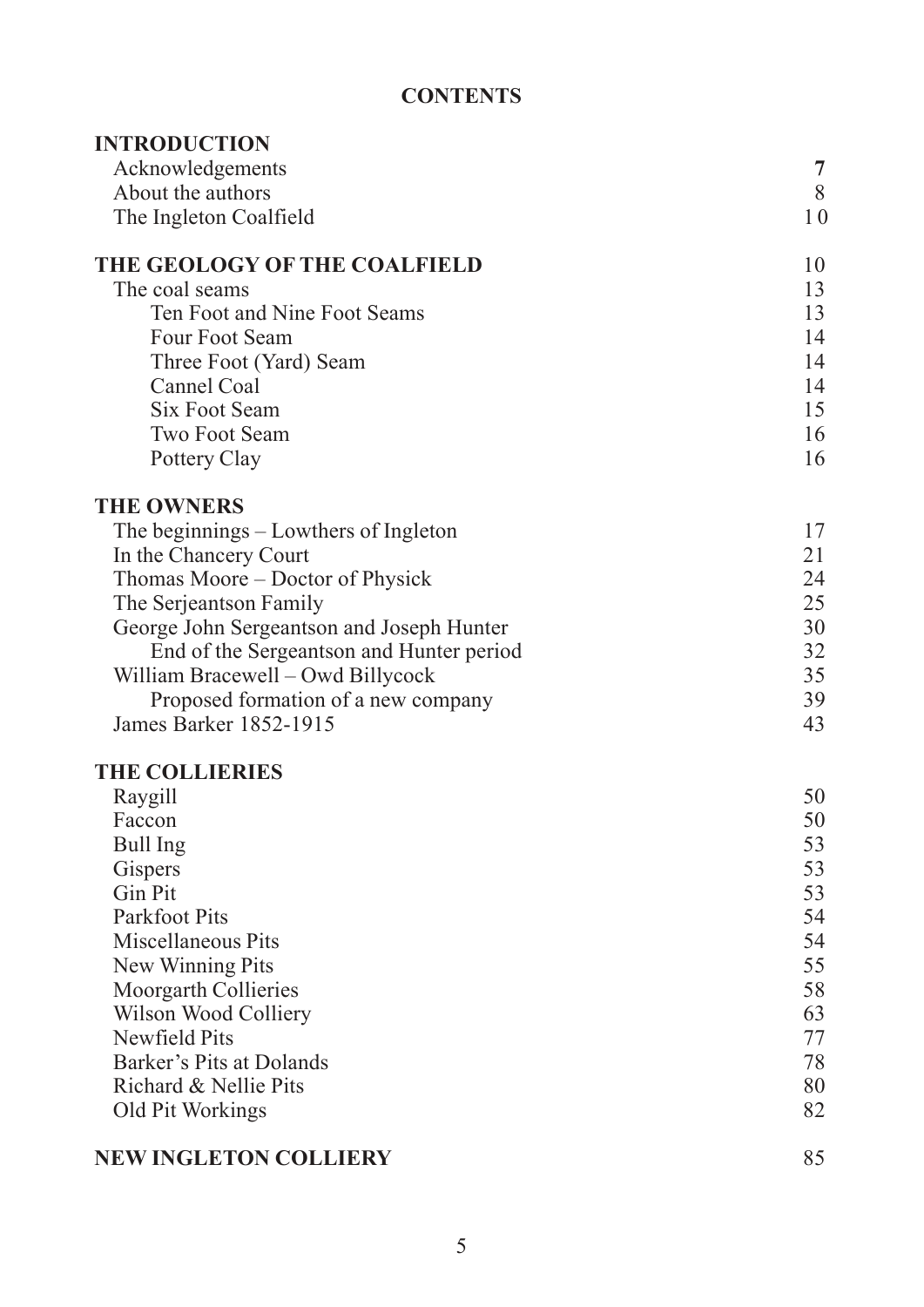|                                                                                                        | <b>SOCIAL AND ECONOMIC EFFECTS OF MINING</b>                |              |  |  |               |                                                     |     |
|--------------------------------------------------------------------------------------------------------|-------------------------------------------------------------|--------------|--|--|---------------|-----------------------------------------------------|-----|
| <b>Colliery Band</b>                                                                                   |                                                             | 113          |  |  |               |                                                     |     |
| The Ingleton Colliery Sick Club                                                                        |                                                             |              |  |  |               |                                                     |     |
| Miners cottages and the New (Model) Village<br>The New Road iron bridge<br>The Ingleton swimming baths |                                                             |              |  |  |               |                                                     |     |
|                                                                                                        |                                                             |              |  |  |               | Ingleton Branch of the Yorkshire Miners Association | 118 |
|                                                                                                        |                                                             |              |  |  | Law and Order |                                                     | 119 |
|                                                                                                        | <b>RECENT DEVELOPMENTS</b>                                  |              |  |  |               |                                                     |     |
|                                                                                                        | Shaft collapse at Wilson Wood                               | 121          |  |  |               |                                                     |     |
|                                                                                                        | Colliery memorial                                           | 121          |  |  |               |                                                     |     |
|                                                                                                        | <b>APPENDIX</b> A. Ingleton Miners.                         | 123          |  |  |               |                                                     |     |
|                                                                                                        | B. Employees of New Ingleton Colliery.                      | 134          |  |  |               |                                                     |     |
|                                                                                                        | C. Accidents.                                               | 137          |  |  |               |                                                     |     |
|                                                                                                        | D. Examples of early press reports of accidents.            | 139          |  |  |               |                                                     |     |
|                                                                                                        | E. Lead Mining at Ingleton.                                 | 142          |  |  |               |                                                     |     |
|                                                                                                        | <b>GLOSSARY OF TERMS</b>                                    | 144          |  |  |               |                                                     |     |
|                                                                                                        | <b>INDEX OF PERSONAL NAMES</b>                              | 147          |  |  |               |                                                     |     |
| <b>FIGURES</b>                                                                                         |                                                             |              |  |  |               |                                                     |     |
| 1.                                                                                                     | Geological map of coalfield.                                | 11           |  |  |               |                                                     |     |
|                                                                                                        | 2. Section across the coalfield.                            | 12           |  |  |               |                                                     |     |
| 3.                                                                                                     | Section of minerals at Ingleton.                            | 15           |  |  |               |                                                     |     |
| 4.                                                                                                     | Lowther Pedigree.                                           | 19           |  |  |               |                                                     |     |
|                                                                                                        | 5. Moore and Serjeantson pedigree.                          | 28           |  |  |               |                                                     |     |
| 6.                                                                                                     | Barkers tramway.                                            | 47           |  |  |               |                                                     |     |
| 7.                                                                                                     | The Ingleton coalfield.                                     | 5 1          |  |  |               |                                                     |     |
| 8. Horse gin.                                                                                          |                                                             | 56<br>60     |  |  |               |                                                     |     |
| 9. Plan of the Six Foot Seam workings at Moorgarth Colliery.                                           |                                                             |              |  |  |               |                                                     |     |
| 10. Plan of the Six Foot Seam at Wilson Wood Colliery.<br>11. Surface layout of Wilson Wood Colliery.  |                                                             |              |  |  |               |                                                     |     |
|                                                                                                        | 12. Layout of Barker's brickworks at Dolands.               | 70<br>79     |  |  |               |                                                     |     |
|                                                                                                        |                                                             | 83           |  |  |               |                                                     |     |
| 13. Plan of the Old Pit workings.<br>14. Plan of the Ten Foot Seam at New Ingleton Colliery.           |                                                             |              |  |  |               |                                                     |     |
| 15. Plan of the Nine Foot Seam at New Ingleton Colliery.                                               |                                                             |              |  |  |               |                                                     |     |
| 16. Plan of the Six Foot Seam at New Ingleton Colliery.                                                |                                                             |              |  |  |               |                                                     |     |
| 17. Plan of the Four Foot Seam at New Ingleton Colliery.                                               |                                                             |              |  |  |               |                                                     |     |
| 18. Surface layout of the New Ingleton Colliery.                                                       |                                                             |              |  |  |               |                                                     |     |
|                                                                                                        | 19. Layout of the New or Model Village.                     | 109<br>115   |  |  |               |                                                     |     |
| <b>PLATES</b>                                                                                          |                                                             |              |  |  |               |                                                     |     |
| 1.                                                                                                     | Unveiling the coal memorial                                 | $\mathbf{I}$ |  |  |               |                                                     |     |
| 2.                                                                                                     | The inventory of the goods and chattels of Richard Lowther. | 18           |  |  |               |                                                     |     |

3. Aerial photo showing shafts in Bull Ing. 22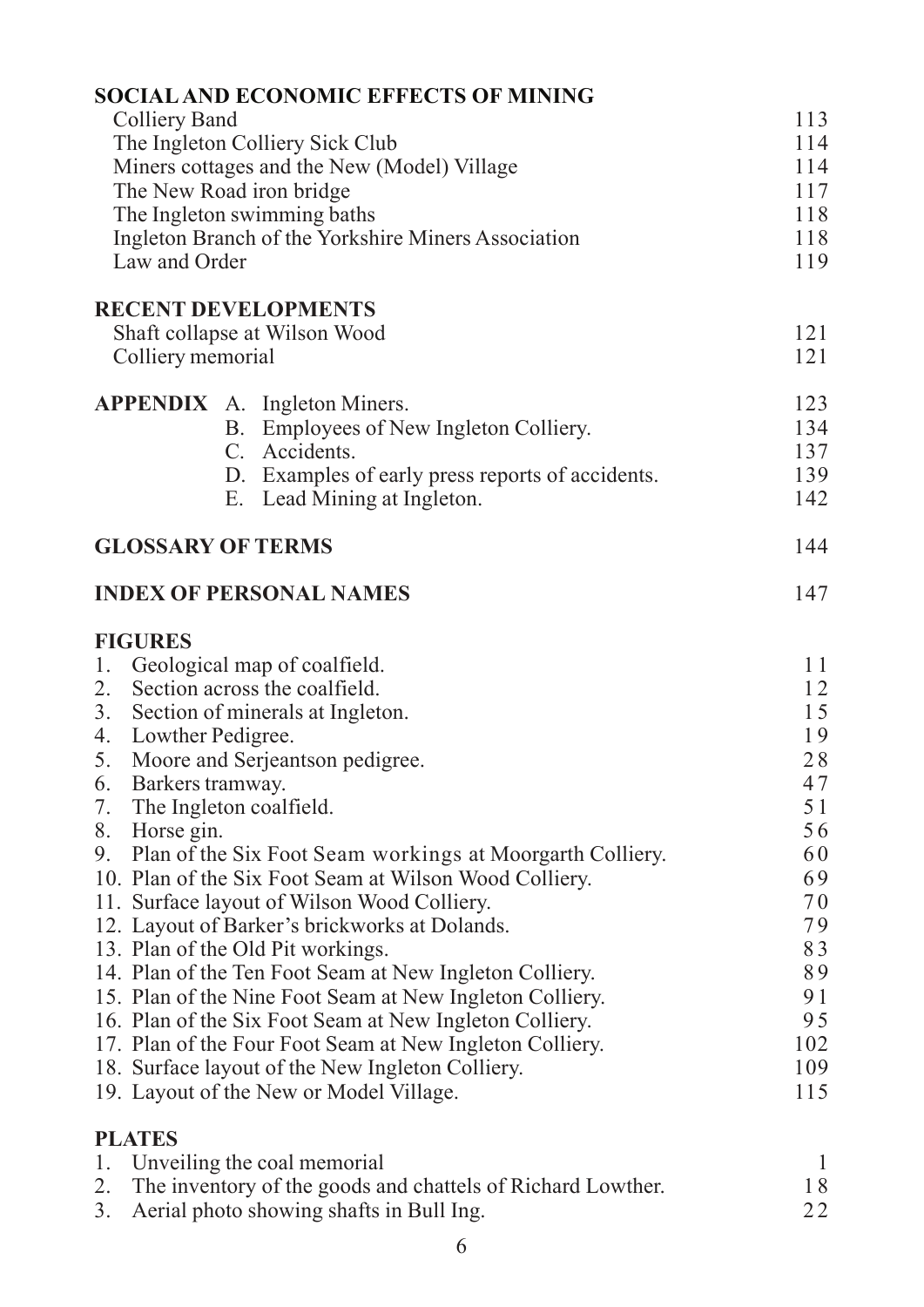| 4. | Sales Ticket 1838.                                                    | 33  |
|----|-----------------------------------------------------------------------|-----|
| 5. | William Bracewell.                                                    | 35  |
| 6. | The marble clock presented to Edmund Danson.                          | 37  |
| 7. | Donkey cart used to carry coal at Ingleton.                           | 39  |
| 8. | James Barker and family.                                              | 44  |
| 9. | A 'Barker Ingleton' brick.                                            | 45  |
|    | 10. A James Barker billhead.                                          | 45  |
|    | 11. Greenwood Leghe.                                                  | 46  |
|    | 12. New Winning House.                                                | 55  |
|    | 13. The manager's house at Moorgarth.                                 | 58  |
|    | 14. List of those killed at the Oaks Colliery, Barnsley.              | 66  |
|    | 15. Cottages at Wilson Wood Colliery.                                 | 71  |
|    | 16. Bit from a pit pony, found at Wilson Wood Colliery.               | 73  |
|    | 17. Newfield Pit.                                                     | 77  |
|    | 18. Miners at the Old Pit.                                            | 78  |
|    | 19. The first known photograph of New Ingleton Colliery, 1913.        | 85  |
|    | 20. New Ingleton Colliery, early 1914.                                | 86  |
|    | 21. Queen Victoria at No.1 Shaft, early 1914.                         | 87  |
|    | 22. New Ingleton Colliery, March 1914.                                | 87  |
|    | 23. New Ingleton Colliery, March 1914.                                | 88  |
|    | 24. New Ingleton Colliery, c1916.                                     | 90  |
|    | 25. Share Certificate for The New Ingleton Collieries Ltd.            | 90  |
|    | 26. New Ingleton Colliery, with its permanent, steel headgears.       | 92  |
|    | 27. Coal chutes for loading carts in the colliery yard.               | 92  |
|    | 28. Coal chutes for loading carts alongside the A65.                  | 93  |
|    | 29. Membership card for the New Ingleton Colliery Institute, 1919.    | 94  |
|    | 30. Mr Lumb's shop on Enter Lane.                                     | 96  |
|    | 31. Officials at New Ingleton Colliery.                               | 96  |
|    | 32. Queen Victoria behind the New Village.                            | 97  |
|    | 33. Queen Victoria tipping spoil, 1914.                               | 98  |
|    | 34. Tramway tunnel under the A65.                                     | 98  |
|    | 35. King George V at Ingleton Goods Yard.                             | 99  |
|    | 36. Colliery screens, 1916.                                           | 99  |
|    | 37. Colliery screens, looking towards the village, 1916.              | 100 |
|    | 38. Award winning gala cart.                                          | 101 |
|    | 39. Weigh office at New Ingleton Colliery.                            | 103 |
|    | 40. Doorway to the First Aid office at New Ingleton Colliery.         | 104 |
|    | 41. First Aid office, cart shed and stables at New Ingleton Colliery. | 106 |
|    | 42. Payslip (New Ingleton Collieries Ltd) for 22/09/1934.             | 107 |
|    | 43. New Ingleton Colliery in the late 1920s.                          | 108 |
|    | 44. Dismissal notice (New Ingleton Colliery) 1936.                    | 110 |
|    | 45. The surface at No.1 Shaft, c1937.                                 | 111 |
|    | 46. New Ingleton Colliery band.                                       | 113 |
|    | 47. The old "New Road" Bridge at Ingleton.                            | 117 |
|    | 48. The new, iron "New Road" Bridge at Ingleton.                      | 117 |
|    | 49. Ingleton baths during construction.                               | 118 |
|    | 50. Collapsing shaft at Wilson Wood Colliery.                         | 121 |
|    | 51. Memorial to Ingleton's coal mining industry.                      | 122 |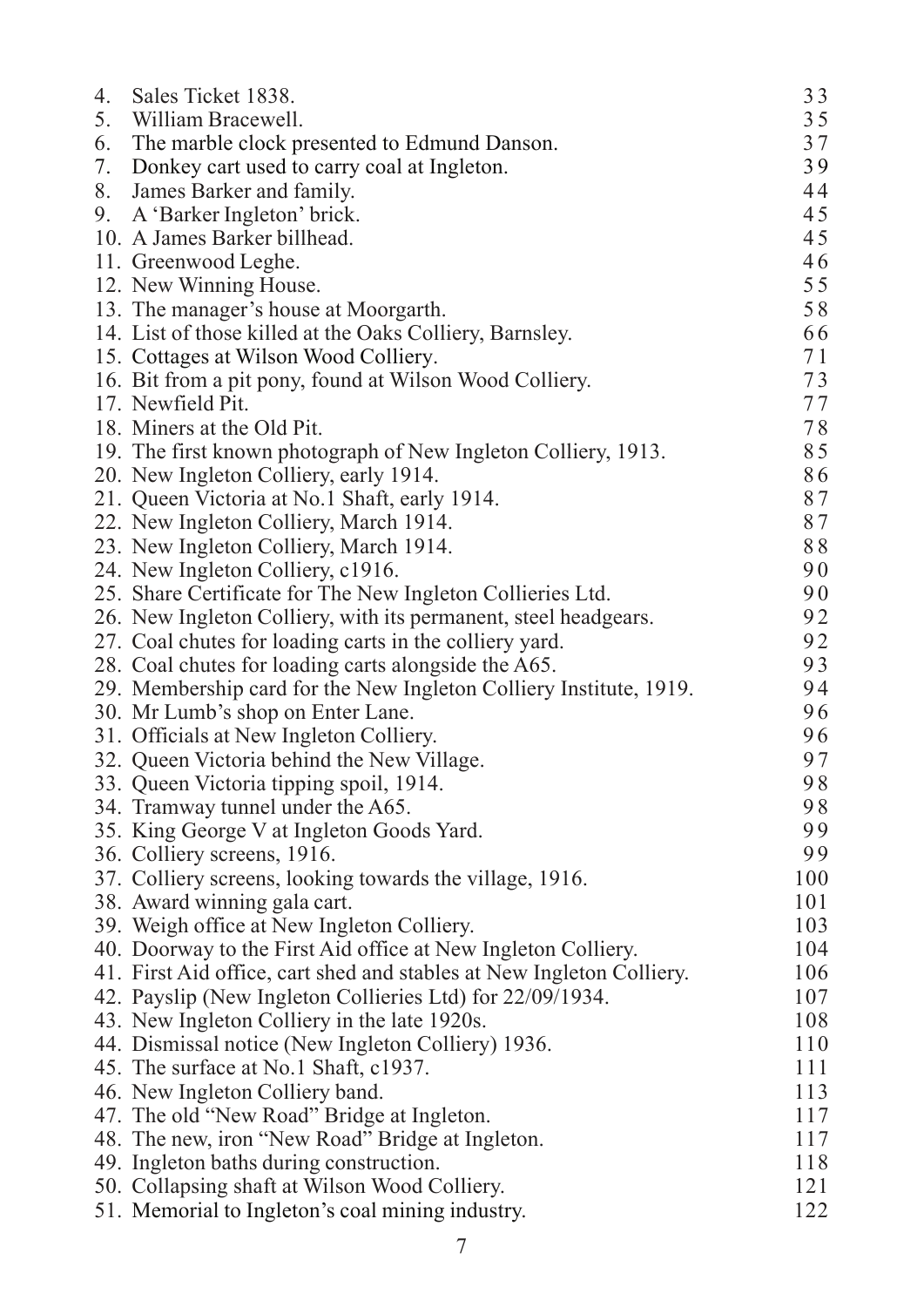#### **ACKNOWLEDGEMENTS**

Especial thanks are due to Dr Trevor Ford, whose pioneering work on the geology of the coalfield, and willingness to share his findings, inspired the authors.

Thanks to the following ex-colliers who have given information: George Howson, Dennis Moore, Jack Redhead, David Robinson, William L. Routledge, Charles Salter, Tommy Sydney and Tom Wilson.

The following farmers and land owners gave their permission to explore the coalfield: Robert Baines, Wilson Wood; Stephen Brennand, Nutstile Farm; John Cockett, Foredales House; Robin Hainsworth, Moorgarth Colliery site; Stephen Heald, Broats House; Brian Huck, the New Ingleton Colliery site; Tom Lishman, Winning; and Jan Wroe, Raygill.

Thanks to Richard Barker, for family history research, and above all to Gordon Barker, grandson of James Barker, colliery owner in the late 19th and early 20th century.

The following organisations and individuals have also given their help and encouragement to the authors:-

| British Geological Survey (Library)               | Craven Herald & Pioneer, Skipton        |  |  |
|---------------------------------------------------|-----------------------------------------|--|--|
| Hanson Aggregates                                 | <b>Ingleton Community Centre</b>        |  |  |
| Ingleton Parish Council                           | National Coal Board                     |  |  |
| National Coal Mining Museum for England (Library) |                                         |  |  |
| The Geological Society                            | <b>Yorkshire Archaeological Society</b> |  |  |

| Bill Huck (late)            |
|-----------------------------|
| Mr & Mrs Brian Huck         |
| Phil Hudson                 |
| <b>Murial Humphries</b>     |
| Alan King                   |
| Mike Kneill                 |
| John McNeil (late)          |
| Peter Marshall              |
| Hazel Martell               |
| George Nairn                |
| <b>Eddie Nutter</b>         |
| <b>Brian Robinson</b>       |
| Miss Margaret Sutton (late) |
| Alec Tomlinson              |
| <b>Thomas Tomlinson</b>     |
| Phil Walker                 |
| Mrs Ellen Wilkinson         |
| David Williams              |
| Iain Wright                 |
| Rob Vernon                  |
|                             |
|                             |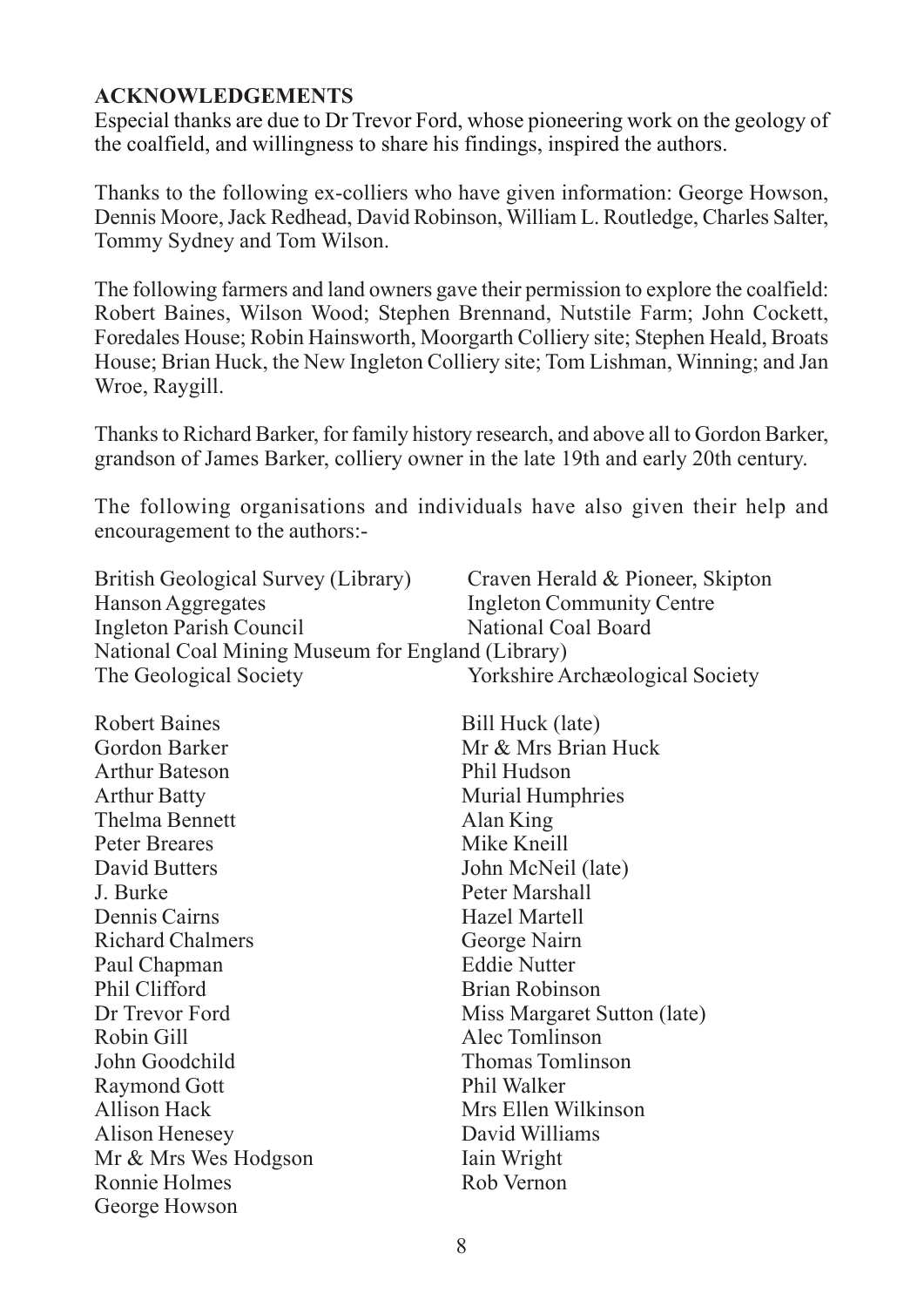# **ABOUT THE AUTHORS**

**John Bentley**, railwayman, soldier, shopkeeper turned teacher (now retired), has been a keen local historian for around fifty years. His time attending the School of Military Intelligence trained him in investigative work which he has since applied to family and local history. He also acquired a useful qualification in local history from Manchester University. He has written and published well over twenty volumes of Lancashire and Yorkshire history over the past thirty-five years. He has also lectured on a wide number of topics including, *Historic Pennine Murders*, *The Rose and Laurel*, and *The History of Post Cards*. This will be his sixth book on Ingleton and he is progressing well with a full history of the village which he hopes will be published in the near future.

His interest in Ingleton goes back to visits to the Youth Hostel from 1947. Since 1970 his family have had a caravan at Ingleton.

John's skill in researching has helped to reveal the widest range of information yet of the Ingleton Collieries. With the assistance of Mike Gill and Bernard Bond he has been pleased that a wide variety of errors contained in previous articles and books on the subject have been eradicated.

**Bernard Bond** has been an active caver since his youth, but first became interested in coal mining and its history in 1982, when he lived in Burnley and began studying Martholme Colliery, which lay alongside the Great Harwood branch of the Lancashire and Yorkshire Railway. Although the latter was Bernard's principal interest, he soon realised that even a fairly small mine could have a fascinating history.

His interest in coal mining was further advanced when, shortly after moving to Ingleton in 1983, he discovered that he was living in the house once occupied by Edmund Danson, the manager of Wilson Wood colliery. As a result he began collecting information and photographs relating to the Ingleton coalfield, a task made easier by his involvement with local people through his plumbing business.

As a long-standing member of the Northern Mine Research Society, Bernard has also communicated his enthusiasm to other members by leading a number of popular field visits to the coalfield during the last twenty years.

Bernard's idea of a modest memorial to Ingleton's former coal industry won the support of the parish council and on Monday 14th June 2004 it was unveiled at a ceremony attended by around fifty people.

His other important role was in facilitating the writing of this book by bringing together John Bentley and Mike Gill in a collaborative effort.

**Mike Gill** is probably more widely known for his books and many papers on aspects of the history of the lead industry in the Yorkshire Dales. Nevertheless, he first remembers seeing the tip from New Ingleton Colliery in the mid 1960s and even then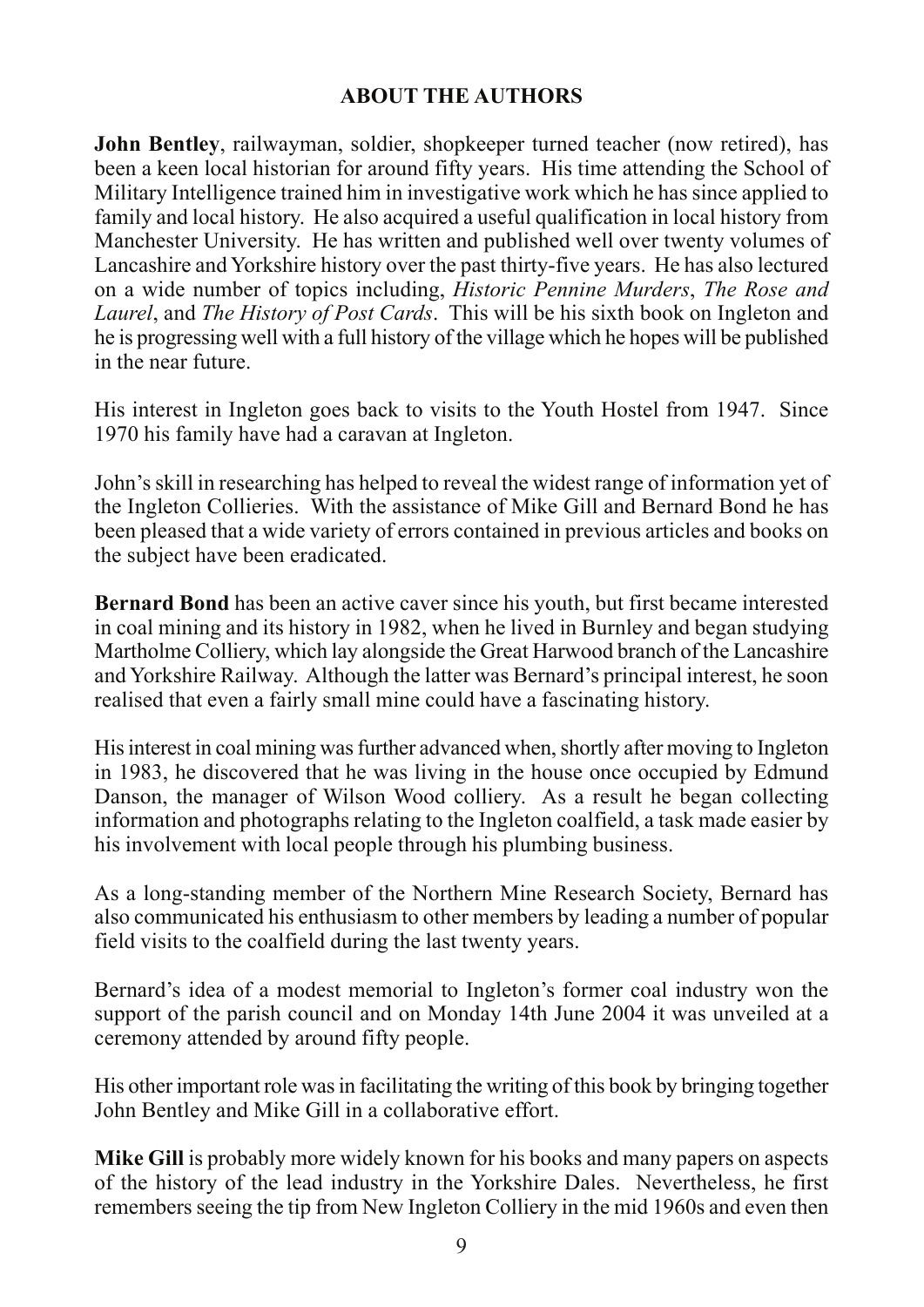was intrigued by the occurrence of coal so close to much older geological formations. This interest was taken further in the early 1970s when he walked over parts of the coalfield and, as a mining surveyor, was able to gain easy access to the abandonment plans of Ingleton collieries which were then held by the National Coal Board. Mike's skills have been used in this book to describe what was going on underground, by interpreting the various plans, sections and reports.

In recent years he has begun researching Yorkshire's coal mining history and has written a book on coal mining in the Keighley area. As Recorder of the Northern Mine Research Society, he has also created a major research tool in the form of a comprehensive database of Yorkshire Collieries, giving details of their owners and management, over the last 150 years. Versions of that and other databases are available on the Society's website (www.nmrs.co.uk) under 'Online Resources'.

**The authors** are pleased to have produced a book which is dedicated to those who worked in the various Ingleton Collieries and their families.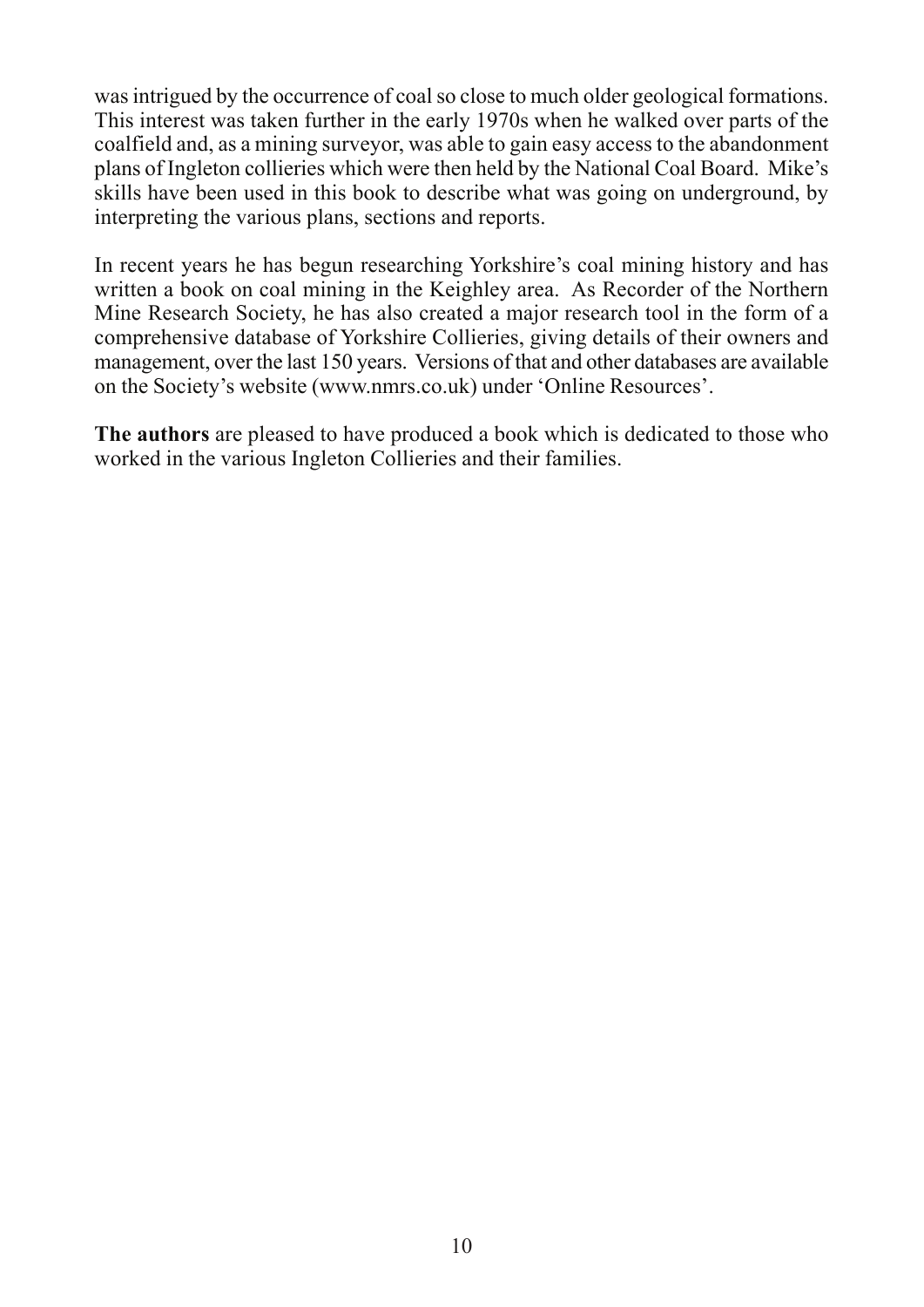# **THE INGLETON COALFIELD**

The Pennine parish of Ingleton was in the ancient West Riding of Yorkshire until 1974 when, under local government reorganisation, it became part of North Yorkshire. The village of Ingleton lies in the south-east of the parish on a flat shelf of land above the rivers Greta and Doe which form the boundaries with the neighbouring parishes of Thornton-in-Lonsdale and Burton-in-Lonsdale. The high ground to the north is dominated by the peaks of Ingleborough and Whernside, while to the south-west is a wide area of scattered farms and enclosed fields, covering some four square miles. The latter area is the Ingleton Coalfield, which is 30 miles from the Lancashire Coalfield, at Burnley, and around 45 miles from the Yorkshire Coalfield, at Leeds.

Despite its isolation, however, the Ingleton Coalfield was worked for at least 400 years and attracted miners from throughout the north and the midlands. Many traces of this once important industry have now been lost, but by following the old Coal Pit Road, which crosses the centre of the coalfield from the New Road to Brook House, one can still see some mining sites from near Newfield House. The site of Newfield pits can be seen nearby, while the New Winning is a few fields to the north. To the north-east is Barker's Old Ingleton Colliery, at Dolands, and Moorgarth colliery is in the distance. The old shafts and bell-pits on the outcrop are visible to the west, and the site of New Ingleton Colliery is to the north, near the main road. It is all surprisingly close and compact in this pleasant, green, rolling countryside.

# **THE GEOLOGY OF THE COALFIELD**

The coalfield's geology is a basic aspect of our story. Man found the coal in the ground and from there the historian's task is to continue and complete the story of the coalfield, recording the miners who sank their shafts to the coal seams and then laboured to bring out the coal. This is mainly their story, a story that in Ingleton's case stretches over many centuries and involves the livelihoods of hundreds of people.

The geology of the Ingleton coalfield was the subject of Trevor Ford's doctoral thesis, and his paper on *The Upper Carboniferous Rocks of the Ingleton Coalfield* remains the definitive work.<sup>1</sup> For those unable to pick their way through the specialist terms, which are of necessity found in such a paper, it is hoped that the following, fairly non-technical explanation of the geology of Ingleton Coalfield will suffice.

The Ingleton Coalfield is about six miles long, being bounded on its north-east side by the South Craven Fault, from Cold Cotes, two miles south-east of Ingleton, to Leck Beck, some four miles to the north-west. It is shaped like a segment of a circle, the chord of which is the fault. Ford showed that "*the Coal Measures of Ingleton continue upwards in unbroken succession from the Millstone Grit*", but that they were split into two distinct groups of strata by a major break in their deposition called an unconformity. The lower group is dominated by Grey Measures and contains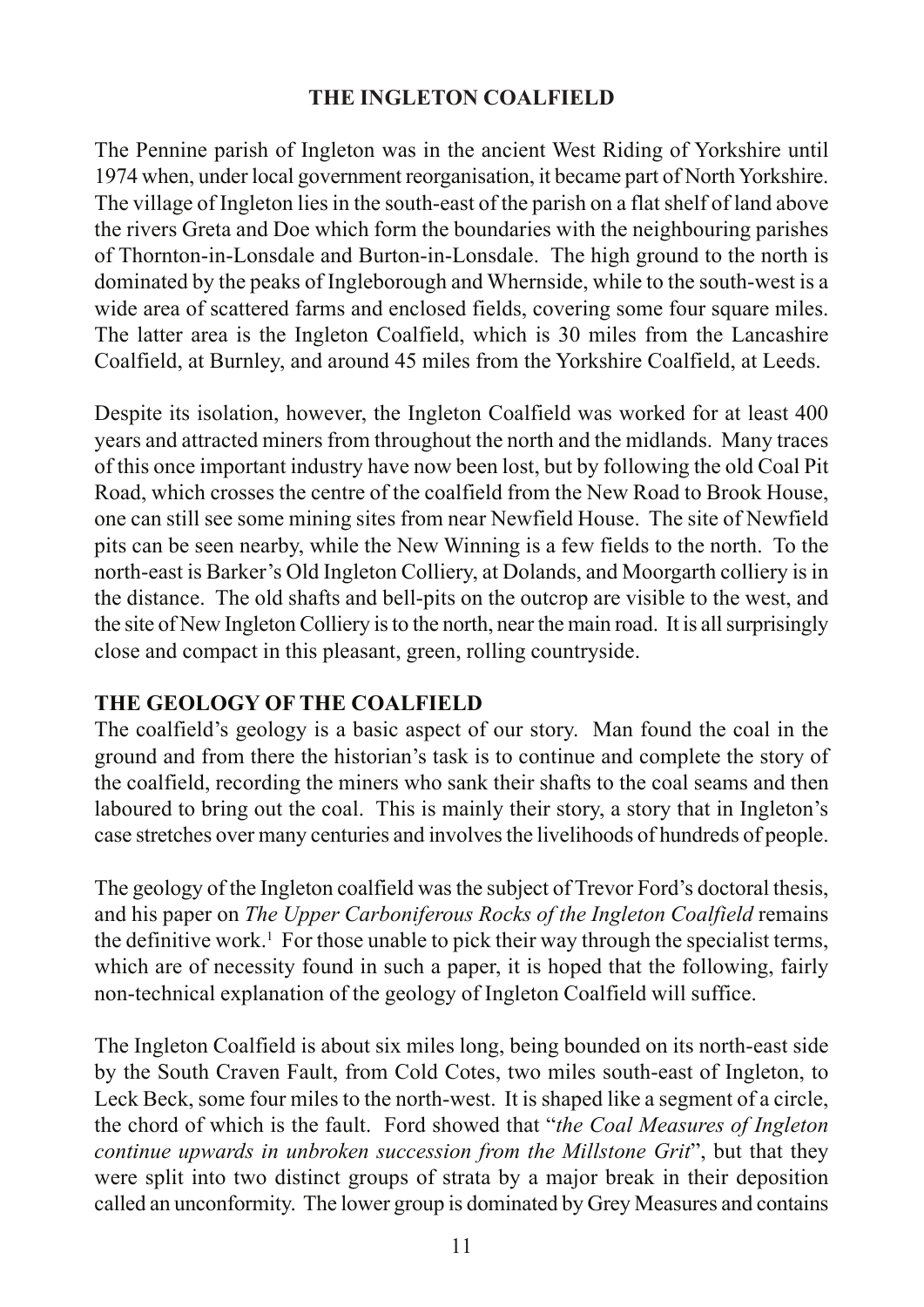

Fig.1 Geological map of coalfield (T.D. Ford, The Geological Society, 1954).

the workable coals, which are confined to the lower part of the *modiolaris* zone. The higher group is dominated by Red Beds and has no workable coals.

In layman's terms, a break in deposition allowed the exposed upper surface of the Grey Measures to be eroded unevenly before the Red Beds were laid down. As a result, the thickness of coal bearing strata varies considerably and in places the coal seams have been removed altogether. Unlike the Yorkshire and Lancashire coalfields, where the Millstone Grit is followed by a number of thin seams, at Ingleton such coals are either absent or not of workable thickness until a horizon equivalent to the Thorncliffe – Middleton Main Seam of West Yorkshire. The stratigraphically highest, or most recent, seams at Ingleton were around the horizon of the Flockton Seam.

The coalfield extends over the Greta into the neighbouring parishes of Burton and Thornton-in-Lonsdale, but over the last two centuries by far the most mining was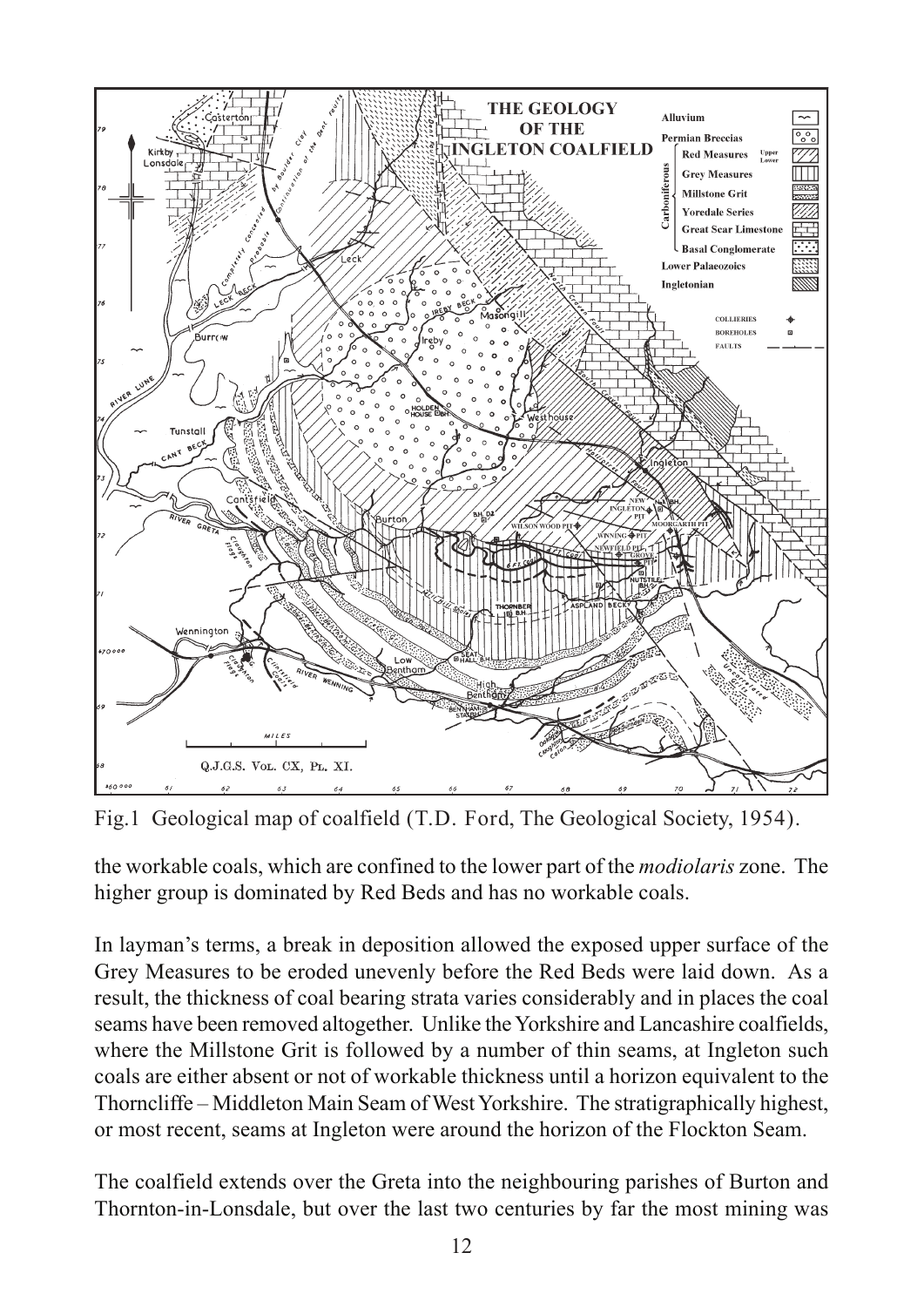done in Ingleton. Most Burton pits were either shallow pits or drifts and there was no colliery to compare with the larger ones in Ingleton. In Thornton the coal seams have probably been removed by the unconformity described above and there is a thick cover of Red Beds. These barren rocks were found to have cut off the Four Foot Seam as workings from New Ingleton Colliery advanced beyond the river Greta in the late 1920s and early 1930s.

In the southern part of the coalfield, which has been the most heavily worked, the seams dip northwards, towards the Craven Faults, at between 1 in 4 and 1 in 5. As they near the faults, especially around Moorgarth, the seams are disrupted by many hitches, or small faults. In other places 'rolls', which thin the coal, appear to follow lines of stress between the larger faults. Because of these dips, the Four Foot and Six Foot Seams outcrop in the southern part of the field as well as in the river bed, two to two and a half miles to the west-south-west of Ingleton, from Aspen Foot to Barnoldswick Bridge. Coal also outcrops nearer the Craven Faults, in the cutting north of Skew Bridge, between Cold Cotes and Greenwood Leghe, and at the southwestern edge of the Thornton Hall fault, below and under the two weirs.



Fig.2 Section across the coalfield (T.D. Ford, The Geological Society, 1954).

The coal seams are derived from tropical swamp vegetation, which included treelike ferns. They decayed under special conditions and were compressed as they were buried beneath further sediments as the deltas slowly subsided and the process was eventually repeated. For an elementary account of the process see *The Origin* and Evolution of Coal by P.J. Adams.<sup>2</sup> The vegetation that was to form coal had a root system which drew necessary minerals for growth from the ground beneath, leaving a subsoil, termed seat earth, which was deficient in some minerals. These subsoils became fireclays, which have been extracted for use as refractory material.

After deposition and lithification, the region was subjected to tectonic forces which, as well as the Pennine fold, resulted in the North and South Craven Faults. Around Ingleton these have a combined throw (vertical displacement) which "*can hardly be less than 2,000 feet and may be considerably more*".<sup>3</sup> These faults, which are close together at Ingleton and run from the north-west to the south-east, threw down an area of coal measures on their south-west side. This is the reason for the close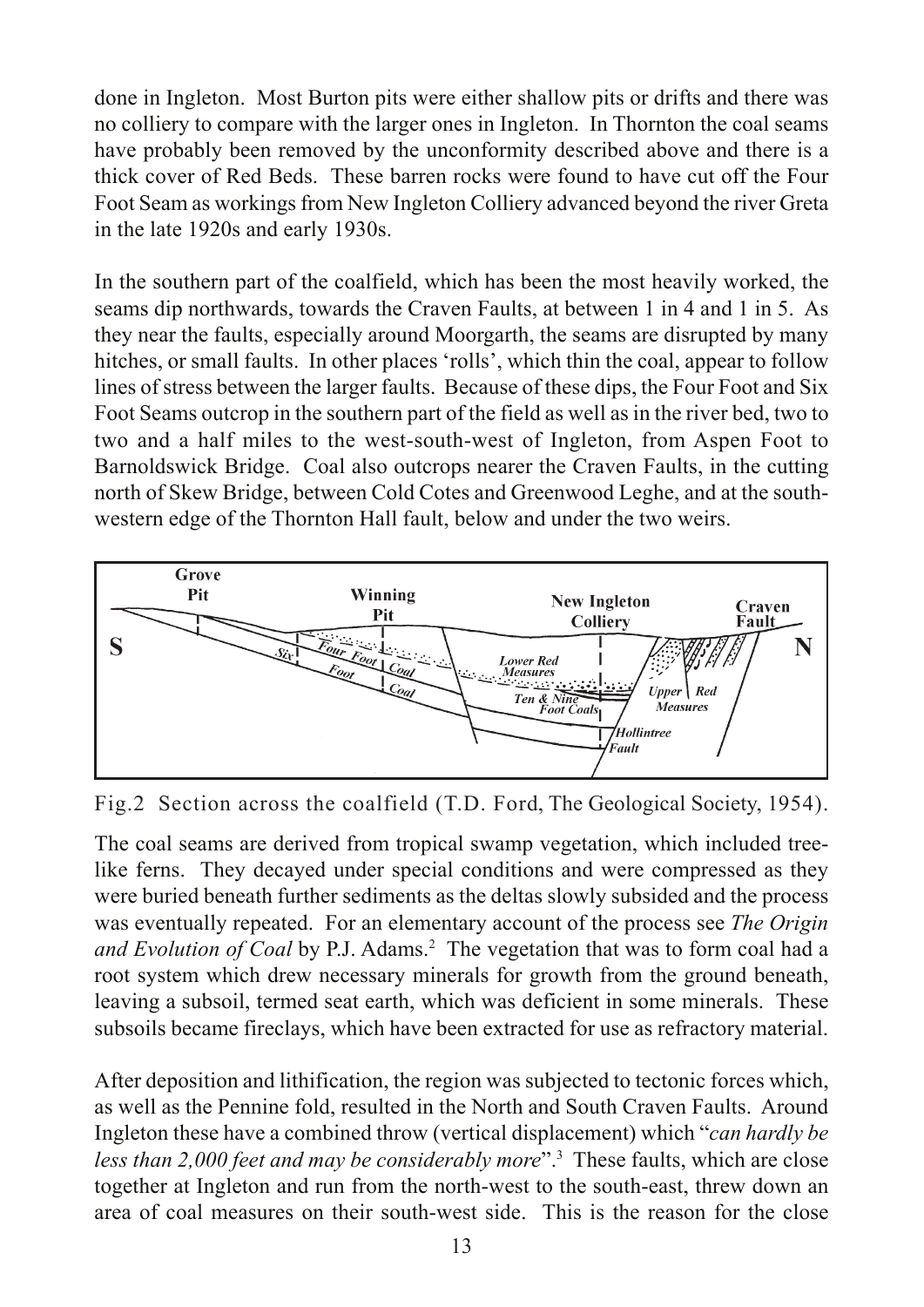proximity of the limestone area, to the north of the village, and coal measures, to the south of it. All the other surrounding coal measures have long since been eroded away, and "*Only with an effort can the mind grasp the fact that the continuation of the topmost strata of Ingleborough, fractured at the faults, must lie hundreds of feet below the deepest depths which the miners of Ingleton collieries will ever touch*".<sup>4</sup>

Another small area of coal measures has been preserved at Stainmore, near Brough in Westmorland, by being similarly 'dropped' by the Argill and Augill Faults.<sup>5</sup>

# **THE COAL SEAMS**

There are several seams of coal in the Ingleton Coalfield, but not all of them were worked, because they were either too thin or of poor quality. In the main, therefore, work was concentrated on the seams listed in the following table:-

| <b>Seam</b> | Depth<br>from surface* |     | <b>Thickness</b><br>of Seam | <b>Uses</b>                 |
|-------------|------------------------|-----|-----------------------------|-----------------------------|
|             | Yards                  | Ft. | ins                         |                             |
| Ten Foot    | 127                    | 10  | $7\frac{1}{2}$              | House and Steam Coal.       |
| Nine Foot   | 134                    | 9   | $9\frac{1}{2}$              | Steam and House Coal.       |
| Four Foot   | 233                    | 4   | $\overline{4}$              | House, Gas and Coking Coal. |
| Three Foot  | 236                    |     | 9                           | House and Gas Coal.         |
| Six Foot    | 260                    |     | Y                           | Steam and House Coal.       |

\* At New Ingleton Colliery

# **TEN FOOT AND NINE FOOT SEAMS**

The existence of these seams was unknown until they were discovered during the sinking of New Ingleton Colliery. The former was described as being similar to the Barnsley Seam of South Yorkshire, but, judging from the small amount of work done in it, the latter was probably of a poorer quality.

The owners hoped that both seams would cover a wide area and, in a report to shareholders in January 1924, it was stated that:-<sup>6</sup>

"*further delay was incurred by the occurrence of a washout in the Ten Foot and Nine Foot Seams beyond which washout these seams have not been proved, although there is no reason to doubt their existence over the greater portion of the coalfield*".

This was an optimistic view because there appears to have been an unconformity in the strata immediately above these seams. This indicates a break in the sequence of deposition, when erosion denuded most of both seams except for a very small area around the New Ingleton Colliery shafts.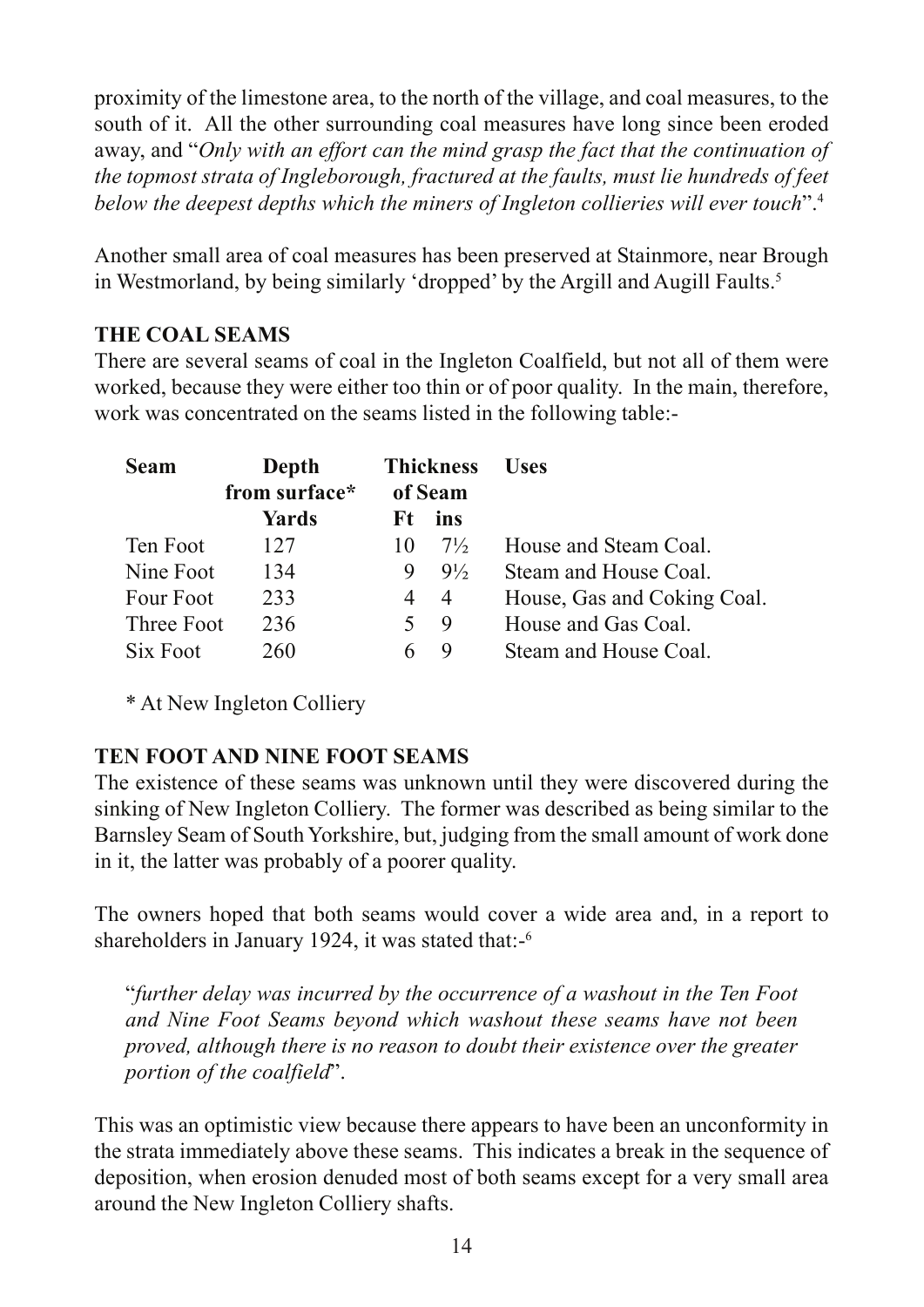# **FOUR FOOT SEAM**

This seam was regular in thickness, with no dirt bands, and was often called the 'Main Coal'. It was said that it "*burns with a bright flame and makes a very hot fire. It burnt rather quickly*". It was the principal objective of the later collieries and commanded a higher price than Six Foot coal.

# **THREE FOOT (YARD) SEAM**

This seam was separated from the Four Foot, above it, by a layer of fireclay around two feet thick, usually known in Ingleton as 'sill'. The coal was said to be of a good quality and to burn brightly, leaving a red ash. Nevertheless, the seam was also more variable than the Four Foot Seam and it appears to have been considered as inferior by earlier miners. It was worked at Wilson Wood, Old Ingleton and Moorgarth collieries, and preparations were being made to work it at New Ingleton Colliery in the year or so before it closed.

In 1896 James Barker had analyses made of the fireclay sill between the Four and Three Foot Seams, and of the three to five feet of fireclay under the Three Foot Seam, of which the top 18 inches was of the best quality:-<sup>7</sup>

| <b>Fireclay sill</b> |         | <b>Three Foot Coal fireclay</b> |         |
|----------------------|---------|---------------------------------|---------|
|                      | Percent |                                 | Percent |
| Silica               | 49.92   | Silica                          | 58.68   |
| Ferric Oxide         | 2.89    | Ferric Oxide                    | 5.76    |
| Alumina              | 31.68   | Alumina                         | 24.72   |
| Lime                 | 0.73    | Lime                            | 0.90    |
| Magnesia             | 1.04    | Magnesia                        | 0.80    |
| Soda & potash        | 0.75    | Alkali                          | 1.50    |
| Moisture etc         | 13.00   | Moisture etc                    | 7.64    |

W. Fairley, the mining engineer who made the analyses, felt that the first bed was suitable for producing vitrified flooring and paving tiles, as well as bricks, salt-glazed bricks and buff bricks. The fireclay under the Three Foot Seam was said to be "*evidently capable of producing a good variety of merchantable ware, of both an ordinary and high class kind*".

# **CANNEL COAL**

About 12 feet above the Six Foot Seam is a seam of Cannel Coal, around four feet thick. This may have been worked at Wilson Wood during William Bracewell's time, when there was a debate as to its value. He held it to be a good fuel, but many thought it only fit for putting on the roads. Some seam sections, however, show the top part (about 8 inches) of the Four Foot Seam as Cannel Coal.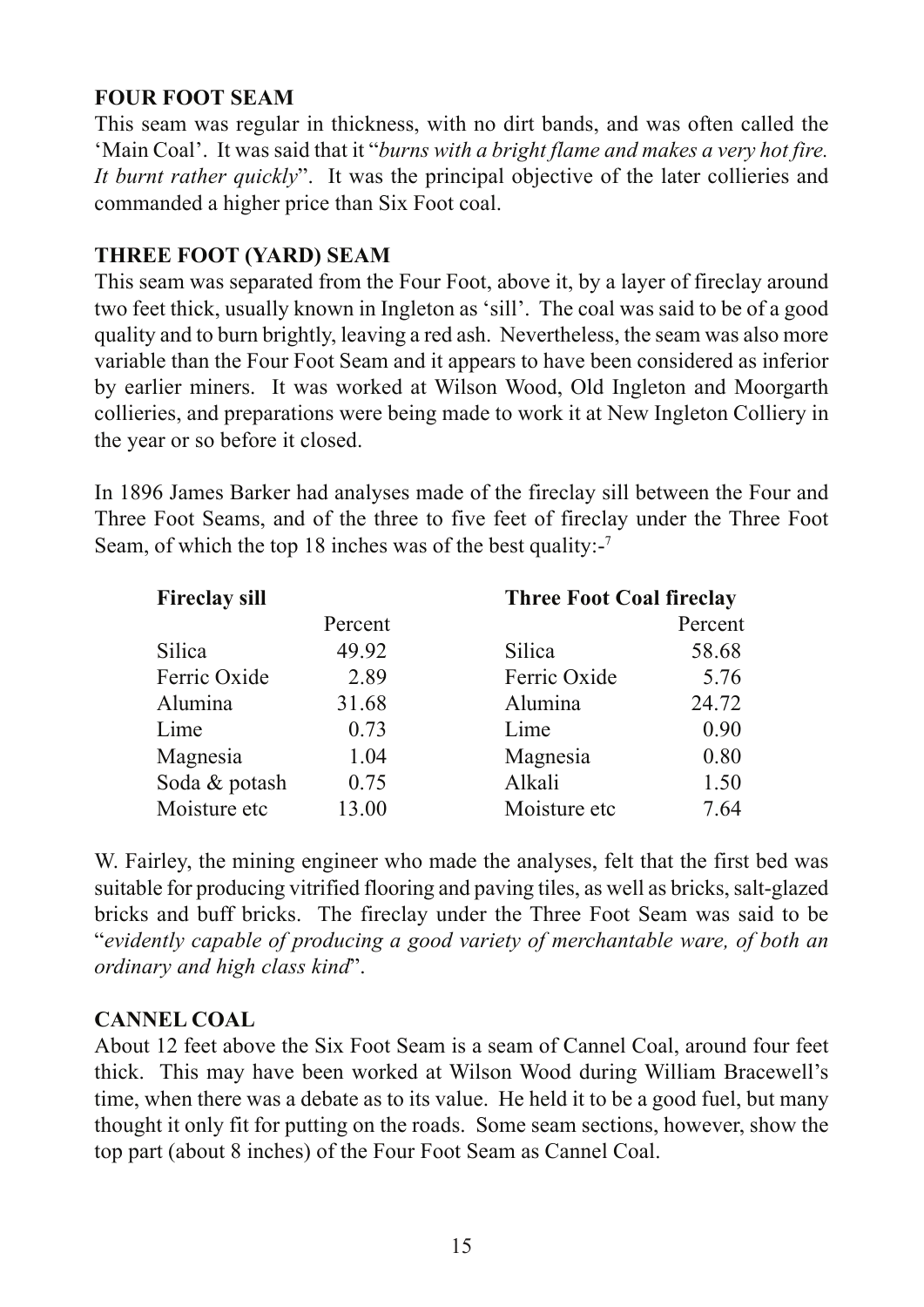# **SECTION OF MINERALS AT INGLETON**



Fig.3.

Barker tried working this seam from Nellie Pit, at his Old Ingleton Colliery, and Fairley's report suggested that it could produce about 10,000 cubic feet of gas from every ton.

# **SIX FOOT SEAM**

Also known as the 'Deep or Bottom Coal' this was, depending on the location, between three and five seams, or leaves, of coal separated by thin partings of shale, called dirt bands. The thickest of these leaves was near the middle of the seam and, in 1897, was classed as 'steam coal'. The leaves above and below it were classed as 'house coal'. Presumably it was possible to keep much of the dirt separate when the coal was cut by hand, but it had to be well-screened, especially once the railway began importing better quality coal. It was often mixed with Four Foot coal to improve its quality and give a good burning blend.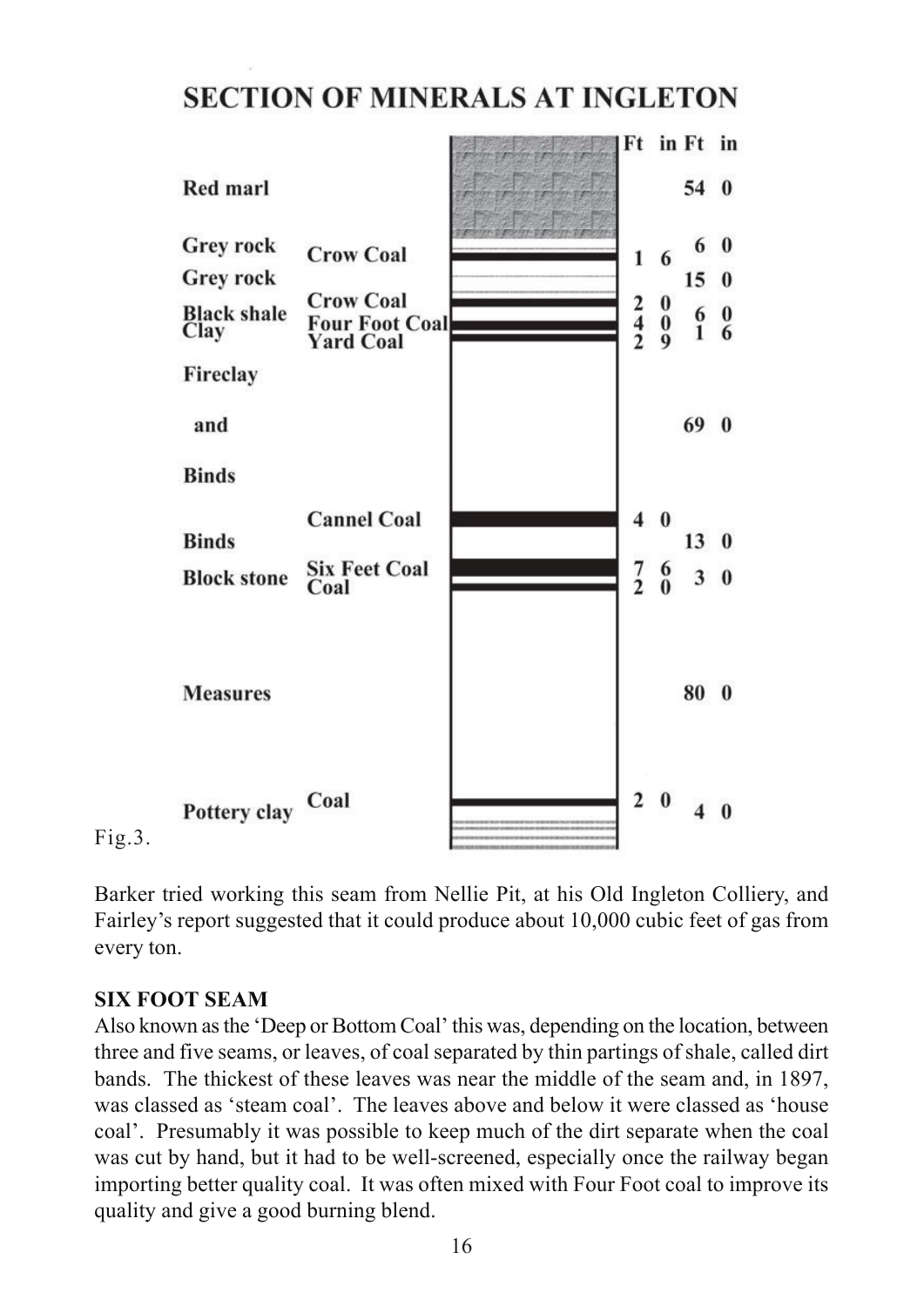Preventing the dirt bands from contaminating the coal would have been much more difficult when using coal cutting machines and this may explain why New Ingleton Colliery did not work the Six Foot Seam again after 1921.

#### **TWO FOOT SEAM**

This was about one yard below the Six Foot Seam and was apparently never worked.

#### **POTTERY CLAY**

The lowest seam in the Ingleton Coalfield was a thin, poor quality coal which was underlain by about 4 feet 6 inches of pottery clay. Because of its depth, it was never worked over much of the coalfield, but was important along the southern edge, where it outcropped, particularly around Burton in Lonsdale.

#### **References**

| 1. Ford, T.D. "The Upper Carboniferous Rocks of<br>the Ingleton Coalfield" Quarterly Journal of the<br>Geological Society of London, Vol.110, (1954), | 4. Kendall, P.F. & Wroot, H.E. Geology of<br><i>Yorkshire</i> (Leeds: 1924).                                                   |
|-------------------------------------------------------------------------------------------------------------------------------------------------------|--------------------------------------------------------------------------------------------------------------------------------|
| pp.231-266 and Ford, T.D. "Mining in the Ingleton"<br>Coalfield" Colliery Guardian, Vol.197 (September<br>1958), pp.347-352.                          | 5. Ford, T.D. "The Upper Carboniferous Rocks of<br>the Stainmore Coalfield" Geological Magazine,<br>Vol.92 (1955), pp.218-230. |
| 2. Adams, P.J. The Origin and Evolution of Coal<br>(HMSO, 1960)                                                                                       | 6. Barker MSS. New Ingleton Collieries Ltd,<br>Report by the Administrative Director to the<br>shareholders, $04/01/1924$ .    |
| 3. Dunham, K.C. & Wilson, A.A. Geology of the<br>northern Pennine Orefield, Volume 2: Stainmore<br>to Craven (London: HMSO, 1985), p.74.              | 7. Barker MSS. Report on the mines and minerals<br>of the Ingleton Collieries, 30/07/1896.                                     |